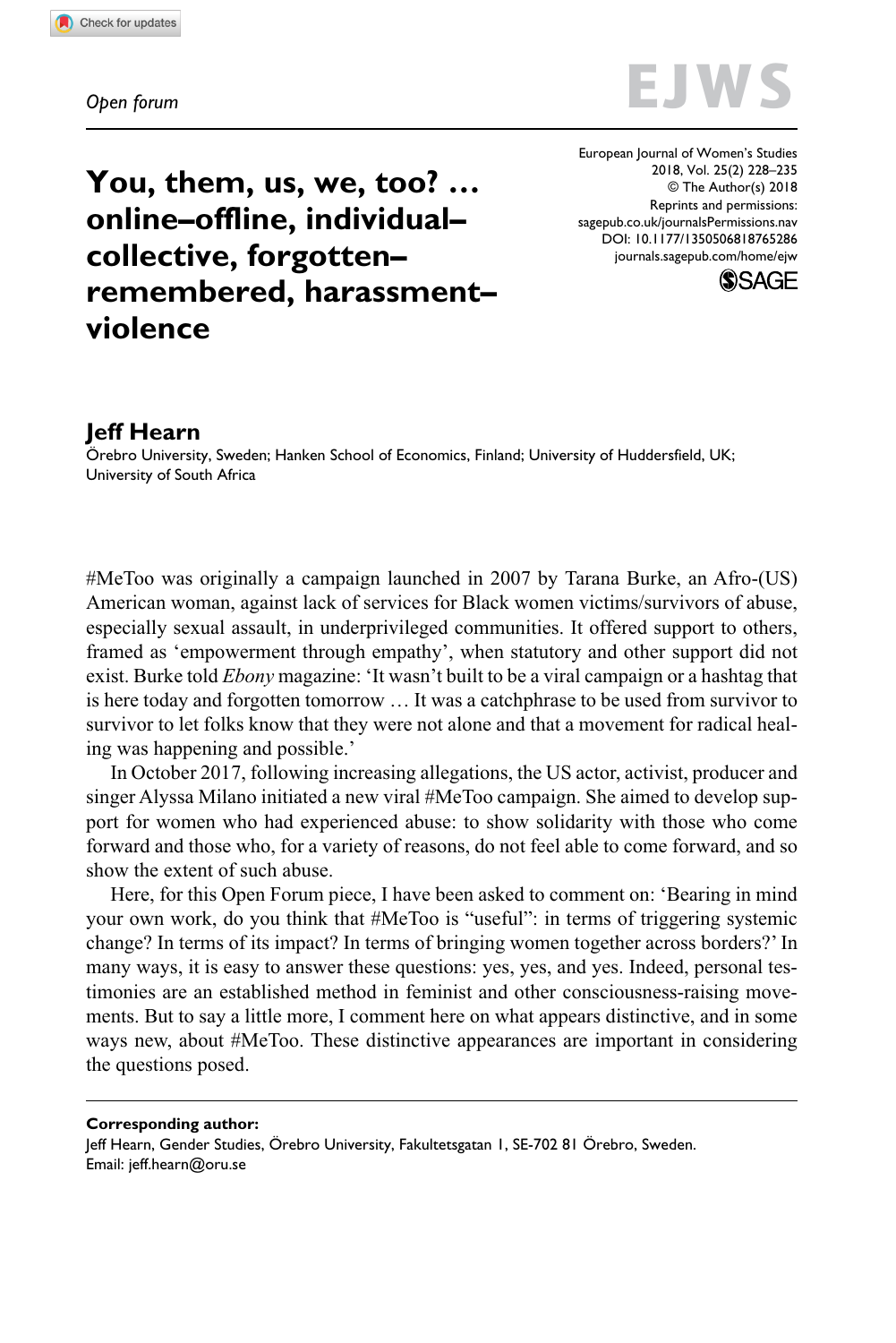# **Cyberpolitics, online–offline**

First, #MeToo, and related campaigns, such as #YoTambien and #BalanceTonPorc, are examples of contemporary virtual politics or cyberpolitics of sexuality and violence, made and facilitated through internet and other socio-technological relations and affordances. They build on many interactive campaigns and projects, such as the UK 'Everyday Sexism' operative since 2012 (Bates, 2014), the North American #YesAllWomen, #NotOkay and #WhyWomenDontReport, and the Swedish #prataomdet [#talkaboutit], following sexual allegations against Julian Assange, and leading onto vivid discussion of policy and practice on sexual consent (Strid, 2015). A significant aspect of such virtual politics is that they seem to have both a (younger) generational profile, as well as working across generations. The very technology that may be used to harass, bully and violate, to undermine gender/sexual citizenship, can be used to enhance that citizenship (Hearn, 2006).

This is not to isolate the online and the offline; the initial campaigns have spawned a whole range of other campaigns, and also policy initiatives, and strong examples of immediate collective awareness and action. To use some immediate examples: two universities where I work – Örebro University, Sweden, and Hanken School of Economics, Finland – have just recently produced new, if very different, policy statements from the top down: the first using the frame of 'power language', the latter highlighting zero tolerance.

There is now a significant amount of research and informed (online) commentary on whether and how tweeting and online campaigns more generally bring social change. Such interventions appear to have been influential, at least at the margins, in high profile electoral campaigns, and also in some single-issue campaigns, such as around specific law reform and consumer actions.

Virtual politics can be a means to rapid, transnational spreading of ideas, information and interventions. With #MeToo, this has been amply illustrated. In Finland, the movement caught on more slowly, with initial responses in schools and defence forces, but in late November 2017, it began to gain momentum. While in neighbouring Sweden, where it grew fast, with 70,000 women publicly signing various #MeToo-derived manifestos, organized by the employment sector, there was, by late November 2017 ([www.dn.se/](www.dn.se/nyheter/sverige/darfor-blev-metoo-uppropen-sa-starka-i-sverige/) [nyheter/sverige/darfor-blev-metoo-uppropen-sa-starka-i-sverige/\)](www.dn.se/nyheter/sverige/darfor-blev-metoo-uppropen-sa-starka-i-sverige/), talk of a 'social revolution'. Twitter reports that *more* than 1.7 million women and men have used the hashtag in 85 countries.

### **Celebrities and workplaces**

Second, #MeToo seems, initially at least, to have been driven by reactions and responses to high profile individual cases of what has been often characterized as sexual harassment, confirmed or alleged, by specific individual men in the public eye. In particular, it appears to have been prompted by revelations about and against men celebrities, made sometimes by women celebrities, sometimes by less well-known women. Thus, the hashtag can partly be seen as an offshoot of media and popular interest in celebrity culture, even while the initial focus on revelations of sexual harassment and assault from the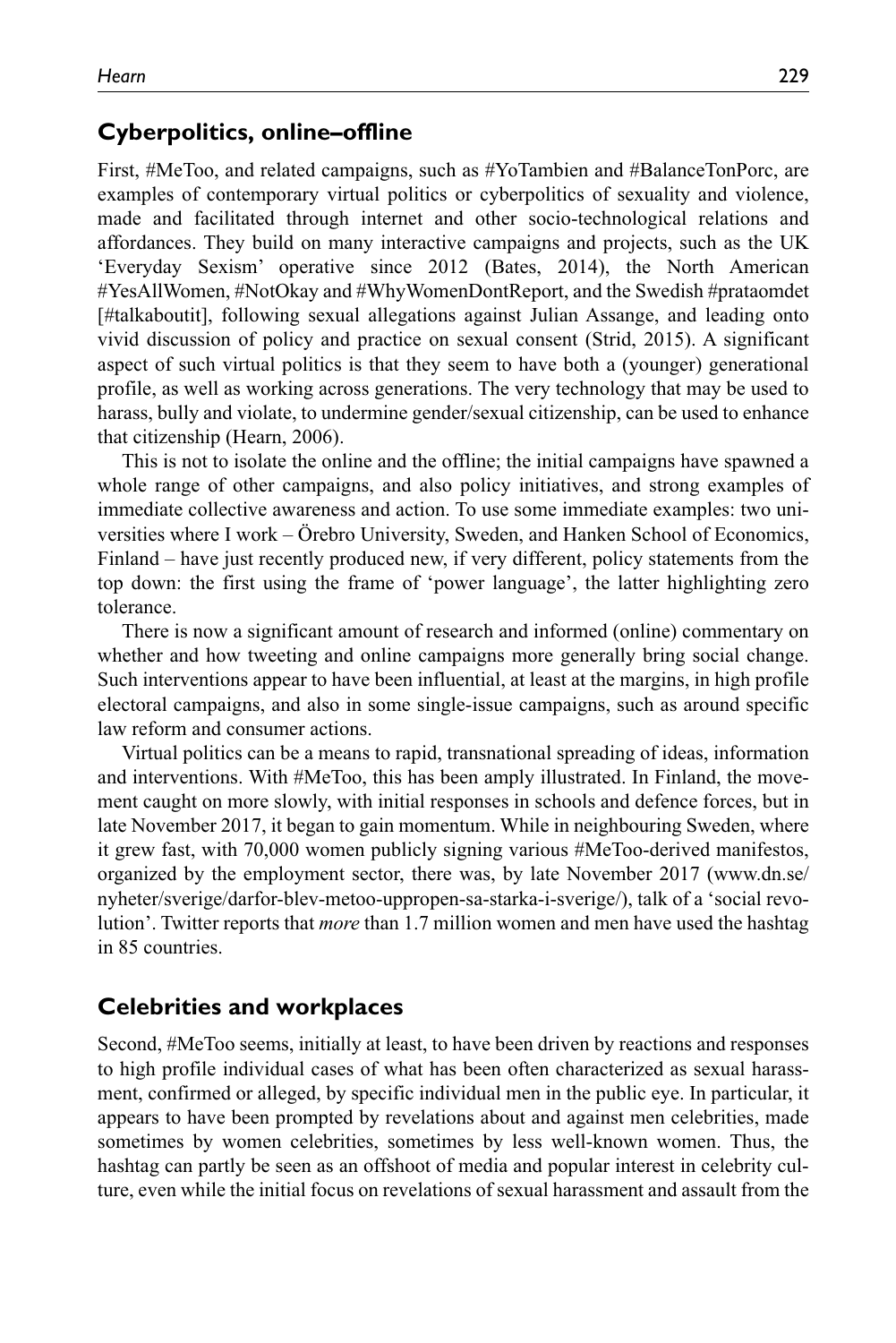'entertainment' industry has broadened to other male-dominated sectors, notably politics and professions.

Perhaps significantly, at times the #MeToo campaign has become almost synonymous with Harvey Weinstein. Maybe this intensification followed on from his hypocrisy after his previous public support for progressive causes. The campaign took off fast and with much wider impact than there was following the cases of, for example, Bill Cosby or Jimmy Savile – with the first being an Afro-(US)American comedy actor, the second a white British disc jockey and television 'personality', who died in 2011. The viral #MeToo campaign could be seen as part of an accumulation of reaction against celebrity cases. Seen in the UK context, it seems in some ways a follow-up to major allegations against a plethora of 'show business' (a term now with new meanings) sexual abuse cases of children, young people and women by leading British men made public over recent years. Seen in the US context, it might partly be a delayed, cumulative reaction to, and anger against, Trump's boasting of 'grabbing pussy'.

Many of the initial reports in #MeToo were derived from male-dominated industries, with the focus on male actors, directors, producers, parliamentarians, lawyers, journalists, academics, development aid workers, and the like, even technologists. More privileged gendered class, status, high visibility and occupational sectors figured strongly. Studies of women entering male-dominated sectors have long reported more harassment, perhaps part of the policing of occupational boundaries by men; while women in more stereotypical female jobs have sometimes under-reported, perhaps because of different gendered-sexual expectations in such jobs (e.g. Gutek and Morasch, 1982).

More directly, gender-sexual power, sexualities and sexual abuse have often gone together (Hearn and Parkin, 1987/1995). In the case of the UK parliament, for example:

Young staff members who surround British lawmakers have no independent personnel body to appeal to if they have complaints. Instead, they are told to inform party whips, in-house disciplinarians who were widely believed to stockpile compromising information for their own purposes. Newspapers, for their part, have often sat on reports of abuse rather than risk libel claims. (Barry, 2017)

Having said that, the #MeToo campaign is now spreading more widely to non-white collar and working class sectors, such as the construction industry.

Another key aspect to workplace contexts concerns protection given to certain high status, high performing employees, even if the benefit to an employer of retaining a very productive but 'toxic' employee, such as a sexual harasser, may be far outweighed by the cost of keeping them (Housman and Minor, 2015). Indeed, such employees tend to drive out other employees. However, with new technologies, the 'superstar economy', whereby the successful can leverage much more, may mean 'the rest of the economy is becoming more like Hollywood, where a small group of stars have long reaped a huge portion of the rewards. That means more bosses and boards may soon face decisions about whether to stand up to harassers or to overlook their behavior' (Scheiber, 2017). Change in harassment and abuse in organizations and workplaces depends on fundamental change in hierarchical, gendered, aged, classed, ethnicized and racialized workplaces.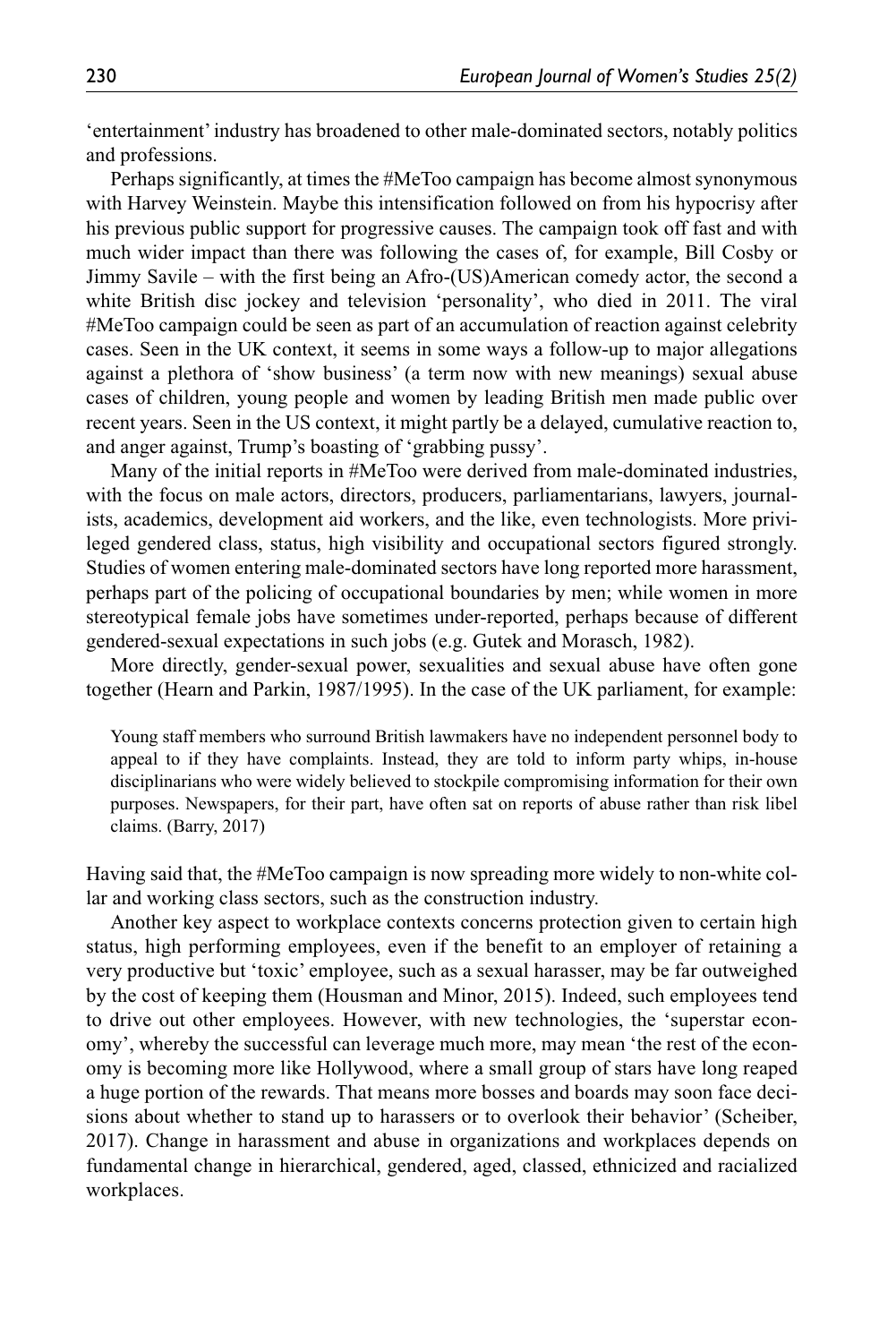## **Individuals and collectivities**

Third, there are a number of individualisms in play in the expansion of the campaign – against celebrities, in allegations, responses, reactions, experiences, in the listing of individual incidents. By and large, it is individuals, rather than groups, collectives or organizations, who initially at least have tweeted or have been or are active in some other way online, whether in their own reported abuse or supporting those abused. This is exemplified in the 'me' of 'metoo'. The highlighting of the 'me' can be interpreted in many different ways, ranging from embodied claiming and the claiming of bodily integrity through to the personal as political onto resonances with neoliberal individualism. It may be seen as paralleling the current 'I AM' campaign against modern slavery [\(www.](www.iamcampaign.com/) [iamcampaign.com/\)](www.iamcampaign.com/) or going further back to the 'I am a Man' campaigns of the Black men sanitary workers in Memphis, 1968 ([www.civilrightsmuseum.org/i-am-a-man\)](www.civilrightsmuseum.org/i-am-a-man).

However, at the same time, the 'too' of 'metoo' suggests there are (many) others before, and probably afterwards to be allied with. So, in this way, it links (the) one and the other(s), perhaps even structure and agency. The 'too' of 'metoo' may also link the mostly unknown, perhaps anonymous, individual harassed or assaulted woman with the celebrities or proto-celebrities. In keeping with reality shows and the rest, this may be a democratization, a solidarization, of (unwanted) fame. So, while the 'me' or the 'I' is asserted, it is also, partially, anonymized in numbers, in solidarity, a form of determined, optimistic democratization. It is such debates that have partly led onto the #HerToo campaign, promoted by both Tarana Burke and Alyssa Milano.

# **Memory, forgetting and surprise**

Fourth, the campaign has been associated, especially from beyond the movement, with some loss of memory and some element of surprise – 'these things' still happen, in the film industry, theatre, media industry, the law, even universities – as if surely there is policy to deal with this kind of thing?!

The recent discussions and disclosures on sexual harassment in the film industry and other arenas seem to have surprised some people; even with claims there is little research on this. People should not be so surprised. There is a whole genre, or genres, of books on the 'Casting Couch', some fictional some factional, some factual (Halperin, 2008; Jaher, 2014; Zimmer, 2017; see: [www.revolvy.com/main/index.php?s=Casting%20](www.revolvy.com/main/index.php?s=Casting%20couch&item_type=topic) [couch&item\\_type=topic\)](www.revolvy.com/main/index.php?s=Casting%20couch&item_type=topic).

More generally, sexual harassment is far from new; it is just that it was not always called that. There are many examples chronicled from the nineteenth century (Bratton, 1987; Husu et al., 1995; Lambertz, 1985; MacKinnon, 1979). Mary Bulzarik (1978: 25) has reported that the victims of sexual harassment in the nineteenth century were in all occupational areas:

… railway cashiers, union organizers, garment workers, whitegoods workers, home workers, doctors, dressmakers, shopgirls, laundry workers, models, office workers, cotton mill workers, cannery workers … broom factory workers, assistant foremen [*sic*], stenographers and typists, soap factory workers, hop-pickers, shoe shine girls, barmaids, legal secretaries, actresses, sales demonstrators, art students, and would-be workers at employment interviews.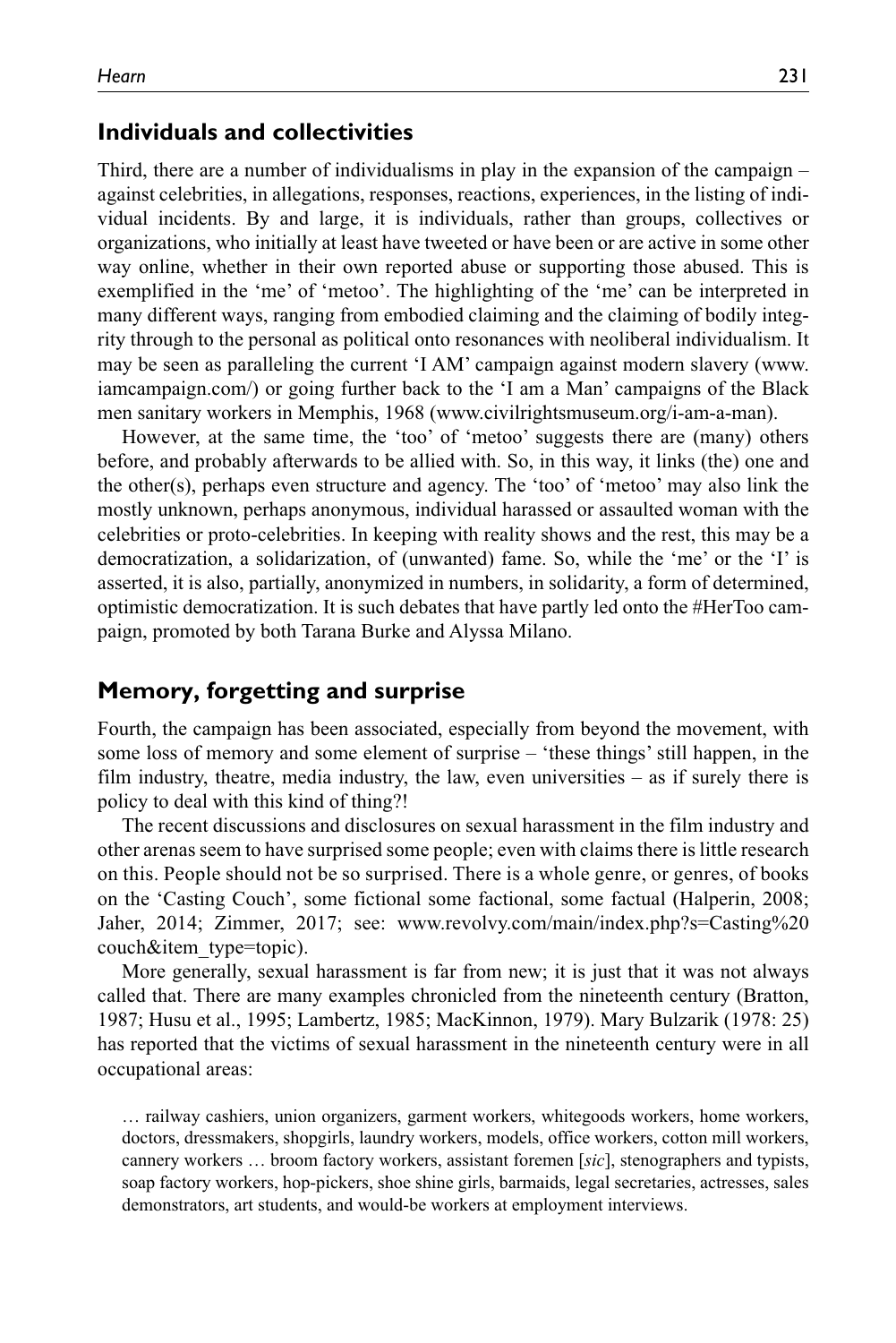More to the contemporary point, research and policy development have become well, if unevenly, developed, since its naming in the 1970s. For example, 30 years ago in 1987, the Finnish Ministry of Health and Social Affairs published a survey and bibliography detailing 341 publications and no fewer than 10 *bibliographies* on sexual harassment (Högbacka et al., 1987). The same year, Wendy Parkin and I published *'Sex' at 'Work'* (Hearn and Parkin, 1987/1995), and Liz Stanley and Sue Wise published *Georgie Porgie: Sexual Harassment in Everyday Life*, in which they argued against the 'percentage of women who have experienced sexual harassment' approach to sexual harassment, as all women have experienced it.

A few years ago saw the 'discovery' in Finland that sexual harassment actually occurs in the national parliament (Niemi, 2010). Even though there had just earlier been major harassment scandals, for example, concerning the former Parliamentary Speaker, Matti Ahde (Puustinen, 2002), this seemed to take much of the mainstream media by surprise. What is it that keeps it being rediscovered? Why is it surprising? Do people have bad memories? Is it a generational quirk that the older do not tell the younger about it? Or is it that the younger assume that the problem has been resolved until they then experience it, and then maybe think it a 'one-off', an individual problem?

So, coming back to the original questions, how can loss of (individual and collective) memory be overcome? The desire of actual and potential harassers, mainly if not only men, and their allies and passive bystanders, to obscure and cover up may be inspired by simple power, shame or taken-for-grantedness. This may be accompanied, uncomfortably, by the pressure, and sometimes constrained decision, not to disclose harassment by the harassed, mainly women. Is this too risky or just not worth mentioning? Or is the mentioning and complaint followed by further blockage? Is the aftermath, even the cover-up, more traumatic than the event? The targeting of women victim/survivors, and sometimes men, may occur twice over, in the event and in the cover-up. Long-term political vigilance and institutional transformation are necessary; otherwise, there will be more, repeated 'surprise' rediscoveries, and online campaigns, in five or ten years' time, followed by gender business as usual.

### **Sexual harassment, sexual violence, violence**

Fifth, more critically, the campaign has often been framed, especially from the outside and in public media, in terms of sexual harassment, and much less in terms of the wider questions of sexual violence, sexual assault, rape and gender/sexual domination, abuse, exploitation and oppression. Having said that, the latter are recognized in some commentaries. For example, the Facebook group #allavi [#allofus], started by the Swedish parliamentarian Maria Robsham, has some 30,000 members, with women posting their experiences under the explicit naming of sexual violence [*sexualiserat våld*], i.e. not sexual harassment alone [\(www.dn.se/nyheter/sverige/han-har-inga-skivor-men-sager](www.dn.se/nyheter/sverige/han-har-inga-skivor-men-sager-att-han-vill-se-mina-fina-brost/)[att-han-vill-se-mina-fina-brost/\)](www.dn.se/nyheter/sverige/han-har-inga-skivor-men-sager-att-han-vill-se-mina-fina-brost/), in keeping with the continuum of sexual violence (Kelly, 1988). However, many commentaries remain limited to sexual harassment.

#MeToo brings women together across various kinds of borders, national, class, ethnic; women come to know of other women elsewhere with similar experiences to themselves. What is less clear-cut is how and whether such online movements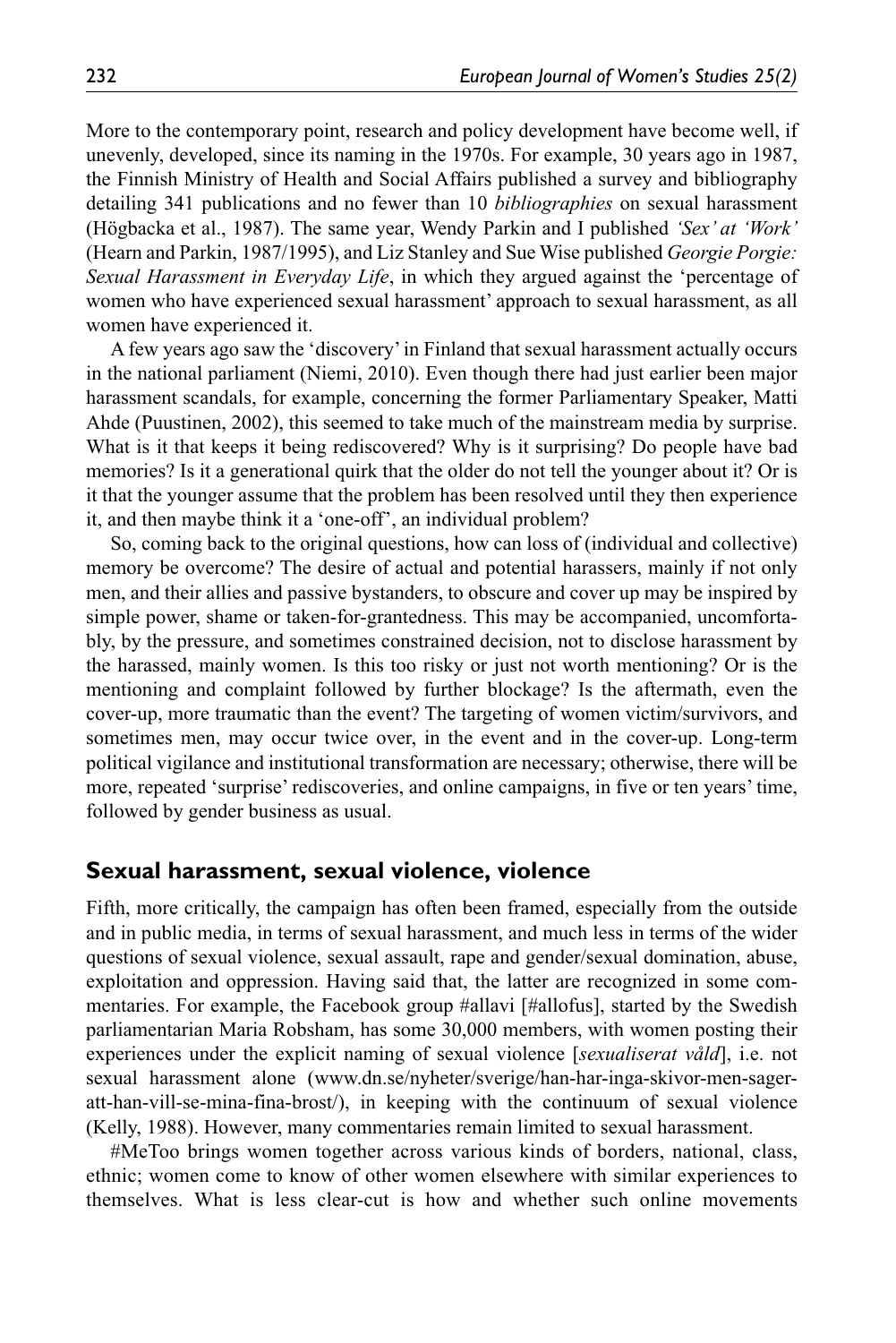necessarily change persistent gendered social structures. To cite a parallel: there can be online campaigns against poverty that are successful in particular moments, but inequality continues to grow globally and also intra-societally, if not necessarily between global regions (Brandmeir et al., 2017). Whether #MeToo leads to lasting collective action and solidarity and fundamental change in gender/sexual power relations is a question only be answered in due course. It is possible that #MeToo-type campaigns raise women's voices, consciousness and solidarity, in the short term, leading, or not, to policy change, but that these are not enforced by what has been called feminist implementation (Callerstig, 2014), so that structural, unequal gender power relations of gendered violence do not change so much. It is unlikely sexual violence will decrease significantly if societies and institutions remain fundamentally and structurally gender unequal.

This perspective concerns how wider social change in one societal domain, namely violence, intersects with another domain, polity, as its context, as well as with economy and civil society (Walby, 2009). Seen thus, there would be hope for structural change since social revolutions may occur in multiple domains simultaneously, if unevenly, with potential to disrupt the hegemony of the gender regime increasing with changes in each domain. This also directs attention to the complex form and structure of (gendered) violence regimes, including anti-violence structures, as well as possible paradoxes between relatively high levels of gender equality on some measures remaining accompanied by relatively high levels of reported sexual violence. It is such societal issues that we are researching in a new Swedish Research Council project led by Sofia Strid ('Regimes of Violence: Theorising and Explaining Variations in the Production of Violence in Welfare State Regimes', project 2017-01914).

### **Men … an absent presence**

Sixth and finally, while #MeToo has successfully expanded, as well as bringing criticisms for the onus being on women, and the shortcomings of one size fitting all ([http://](http://blogs.khaleejtimes.com/2017/10/19/why-i-didnt-join-the-hashtag-me-too-bandwagon/) [blogs.khaleejtimes.com/2017/10/19/why-i-didnt-join-the-hashtag-me-too-bandwagon/\)](http://blogs.khaleejtimes.com/2017/10/19/why-i-didnt-join-the-hashtag-me-too-bandwagon/), it still comes down, in short, to changing men, the main perpetrators (see Global Secretariat Team, MenEngage, 2017 on #iPledge; Kractivism, 2017; Ruiz-Navarro, 2017). Men need to stop, change, and not get away with it.

I started writing this when I was travelling to Frankfurt. I began glancing through the Lufthansa airline magazine, and to my slight surprise there was an interview of star of stage, screen and now scandal, Dustin Hoffman. He said:

'When I started out, a sex scandal would have meant the end of any career. Today, if a sex video somehow gets into the public domain, you become a star. That's extraordinary!' (Heldman, 2017: 62)

How very non-prescient of the star! If nothing else, this shows how quickly gender/sexual/violence politics can shift and change  $-$  a lesson also learnt from the proto-mainstreaming of white supremacist sympathies by #45. #MeToo may usher a different gender revolution.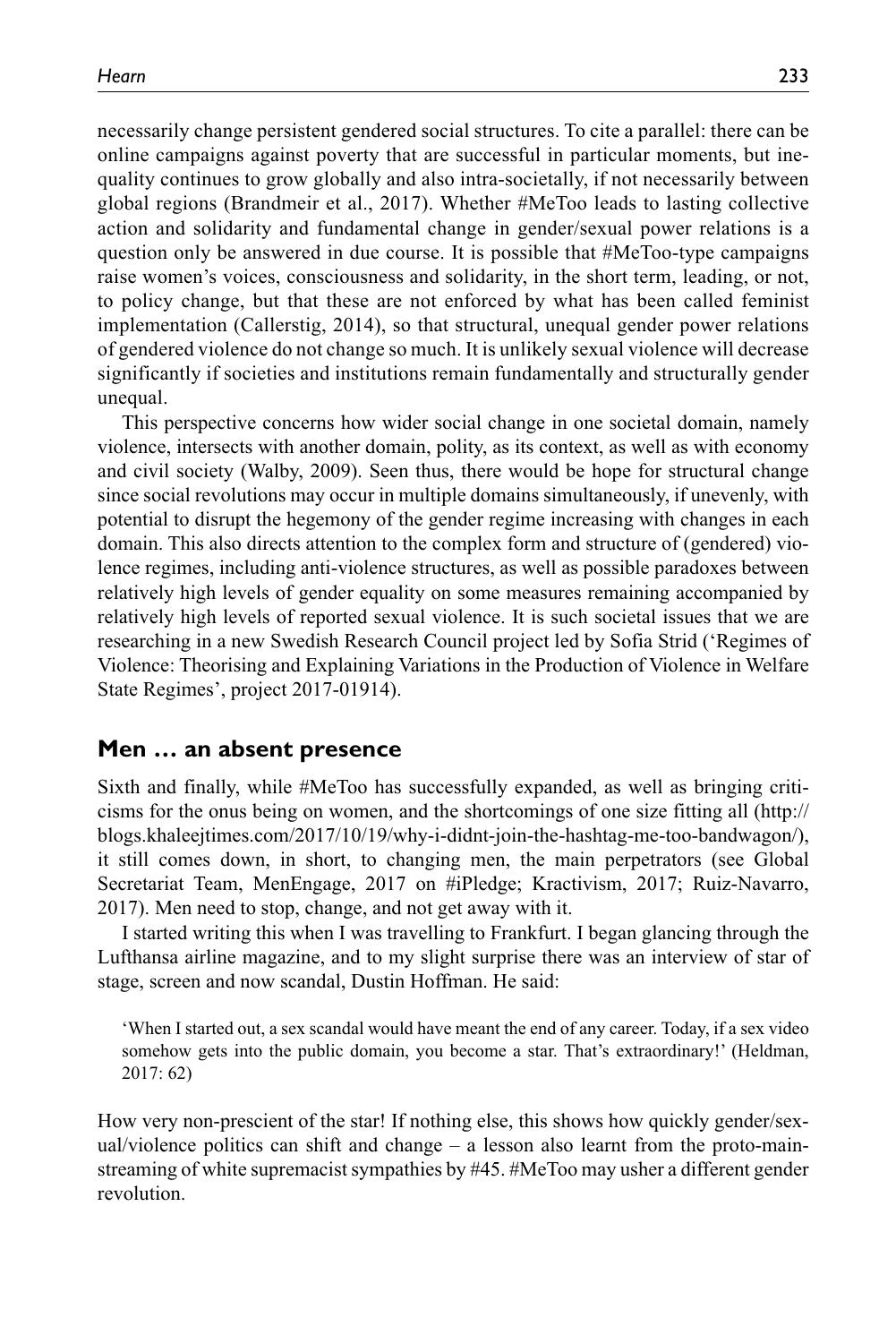#### **Acknowledgements**

I am grateful to Liisa Husu and Sofia Strid for information and comments on earlier drafts.

#### **References**

- Barry E (2017) In U.K.'s clubby parliament, abuse complaints may be used as weapons. *New York Times*, 7 November. Available at: [www.nytimes.com/2017/11/07/world/europe/uk](www.nytimes.com/2017/11/07/world/europe/uk-parliament-misconduct.html)[parliament-misconduct.html](www.nytimes.com/2017/11/07/world/europe/uk-parliament-misconduct.html)
- Bates L (2014) *Everyday Sexism*. London: Simon & Schuster.
- Brandmeir K, Grimm M, Heise M and Holzhausen A (2017) *Allianz Global Wealth Report 2017*. Munich: Allianz SE. Available at: [www.allianz.com/v\\_1506497732000/media/press/docu](www.allianz.com/v_1506497732000/media/press/document/AGWR_17-Report_EN.pdf)[ment/AGWR\\_17-Report\\_EN.pdf](www.allianz.com/v_1506497732000/media/press/document/AGWR_17-Report_EN.pdf)
- Bratton EK (1987) The eye of the beholder: An interdisciplinary examination of law and social research on sexual harassment. *New Mexico Law Review* 17(Winter): 91–114.
- Bulzarik M (1978) Sexual harassment at the workplace: Historical notes. *Radical America* 12(4): 25–43.
- Callerstig A-C (2014) *Making equality work: Conflict, ambiguities and change actors in the implementation of equality policies in public sector organisations*. Doctoral Thesis, Linköping University Electronic Press, Sweden.
- Global Secretariat Team, MenEngage (2017) MeToo hear, believe and act: Time to be responsible, boys and men! Available at: <http://menengage.org/news/hear-believe-and-act/>
- Gutek B and Morasch B (1982) Sex ratios, sex-role spillover, and sexual harassment of women at work. *Journal of Social Issues* 38(4): 55–74.
- Halperin I (2008) *Hollywood Undercover: Revealing the Sordid Secrets of Tinseltown*. Edinburgh: Mainstream.
- Hearn J (2006) The implications of information and communication technologies for sexualities and sexualised violences: Contradictions of sexual citizenships. *Political Geography* 25(8): 944–963.
- Hearn J and Parkin W (1987/1995) *'Sex' at 'Work': The Power and Paradox of Organization Sexuality*. Hemel Hempstead: Prentice Hall/Harvester Wheatsheaf; New York: St. Martin's Press.
- Heldman P (2017) Erfolg ist manchmal ein Unfall [Success is sometimes an accident]. *Lufthansa magazin* [*The Lufthansa Magazine*] 11/17: 58–62.
- Husu L, Katainen E, Peltonen E, et al. (eds) (1995) *Lukukirja Suomen naisille* [*Readings for Finnish Women*]. Helsinki: Gaudeamus.
- Högbacka R, Kandolin I, Haavio-Mannila E and Kauppinen-Toropainen K (1987) *Sexual Harassment*. Helsinki: Ministry of Social Affairs and Health. Equality Publications. Series E: Abstracts 1/1987.
- Housman M and Minor D (2015) Toxic workers. Harvard Business School Strategy Unit Working Paper No. 16-057. Available at:<https://ssrn.com/abstract=2677700>
- Jaher DB (2014) *'Painting with faces': The casting director in American theatre, cinema, and television*. Doctoral Thesis, University of Illinois at Urbana.
- Kelly L (1988) *Surviving Sexual Violence*. London: Wiley.
- Kractivism blog (2017) The ugly truths of men are not said out loud: that is the pact of patriarchy. 29 October. Available at: [www.kractivist.org/the-ugly-truths-of-men-are-not-said-out-loud](www.kractivist.org/the-ugly-truths-of-men-are-not-said-out-loud-that-is-the-pact-of-patriarchy-metoo/)[that-is-the-pact-of-patriarchy-metoo/](www.kractivist.org/the-ugly-truths-of-men-are-not-said-out-loud-that-is-the-pact-of-patriarchy-metoo/)
- Lambertz J (1985) Sexual harassment in the nineteenth century English cotton industry. *History Workshop* 19(Spring): 29–61.